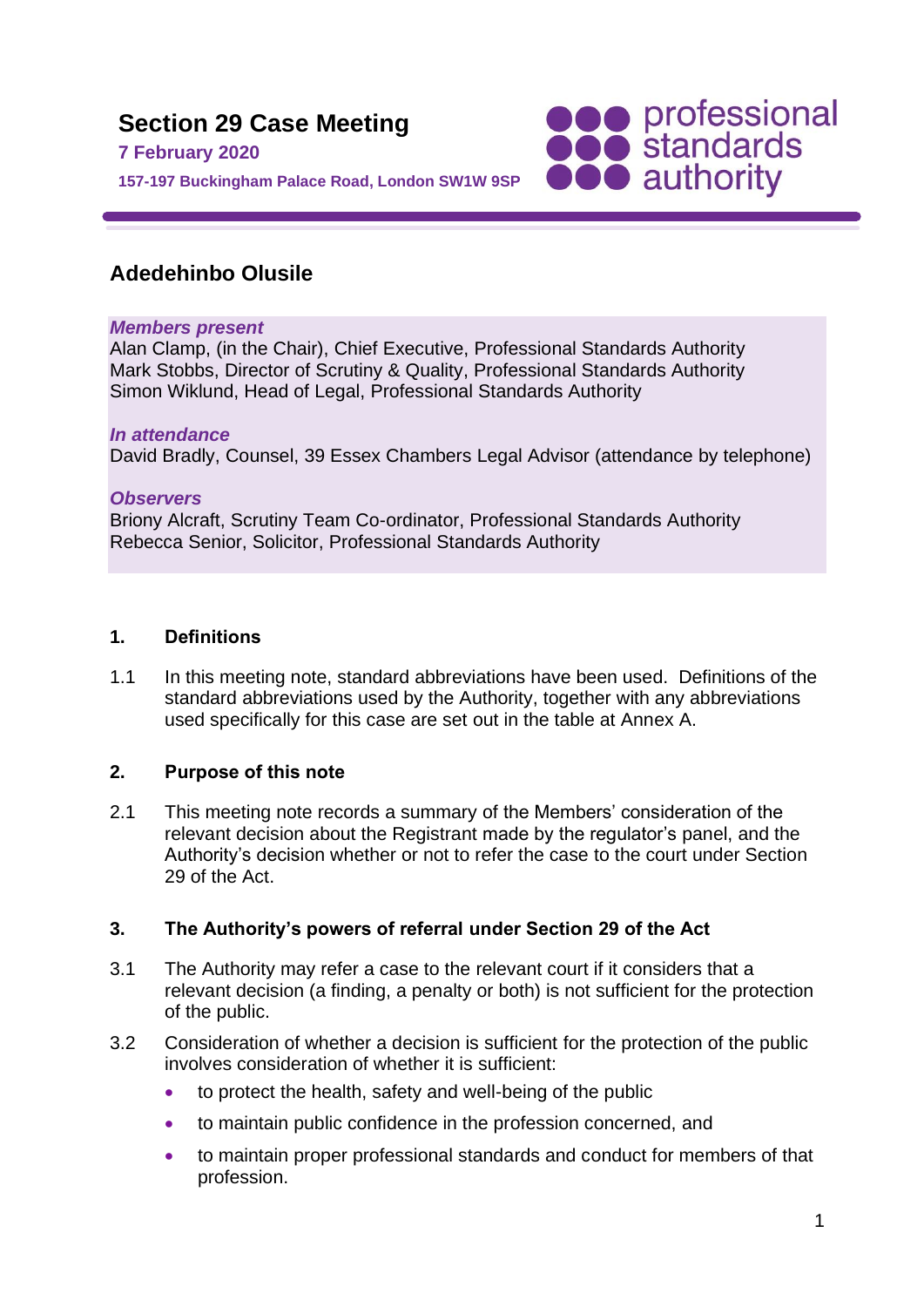3.3 This will also involve consideration of whether the panel's decision was one that a disciplinary tribunal, having regard to the relevant facts and to the object of the disciplinary proceedings, could not reasonably have reached; or was otherwise manifestly inappropriate having regard to the safety of the public and the reputation of the profession (applying *Ruscillo*<sup>1</sup> ).

#### **4. Conflicts of interest**

4.1 The Members did not have any conflicts of interest.

#### **5. Jurisdiction**

5.1 The Legal Advisor confirmed that the Authority had jurisdiction to consider the case under Section 29 of the Act. Any referral in this case would be to the High Court of Justice of England and Wales and the statutory time limit for an appeal would expire on 14 February 2020.

#### **6. The relevant decision**

- 6.1 The relevant decision is the Determination of the Panel following a hearing which concluded on 6 December 2019.
- 6.2 The Panel's Determination which includes the charges and findings is set out at Annex B.

### **7. Documents before the meeting**

- 7.1 The following documents were available to the Members:
	- Determination of the panel dated 6 December 2019
	- The Authority's Detailed Case Review
	- Transcripts of the hearing dated 18-20 September 2019 & 5-6 December 2019
	- Counsel's Note dated 6 February 2020
	- Regulator's Bundle
	- Case Examiners' Bundle
	- The NMC's Sanctions Guidance in force at the time of sanction stage
	- The Code, Professional Standards of Practice and Behaviour for Nurses and Midwives, 29th January 2015
	- The Authority's Section 29 Case Meeting Manual.

<sup>&</sup>lt;sup>1</sup> CRHP v Ruscillo [2004] EWCA Civ 1356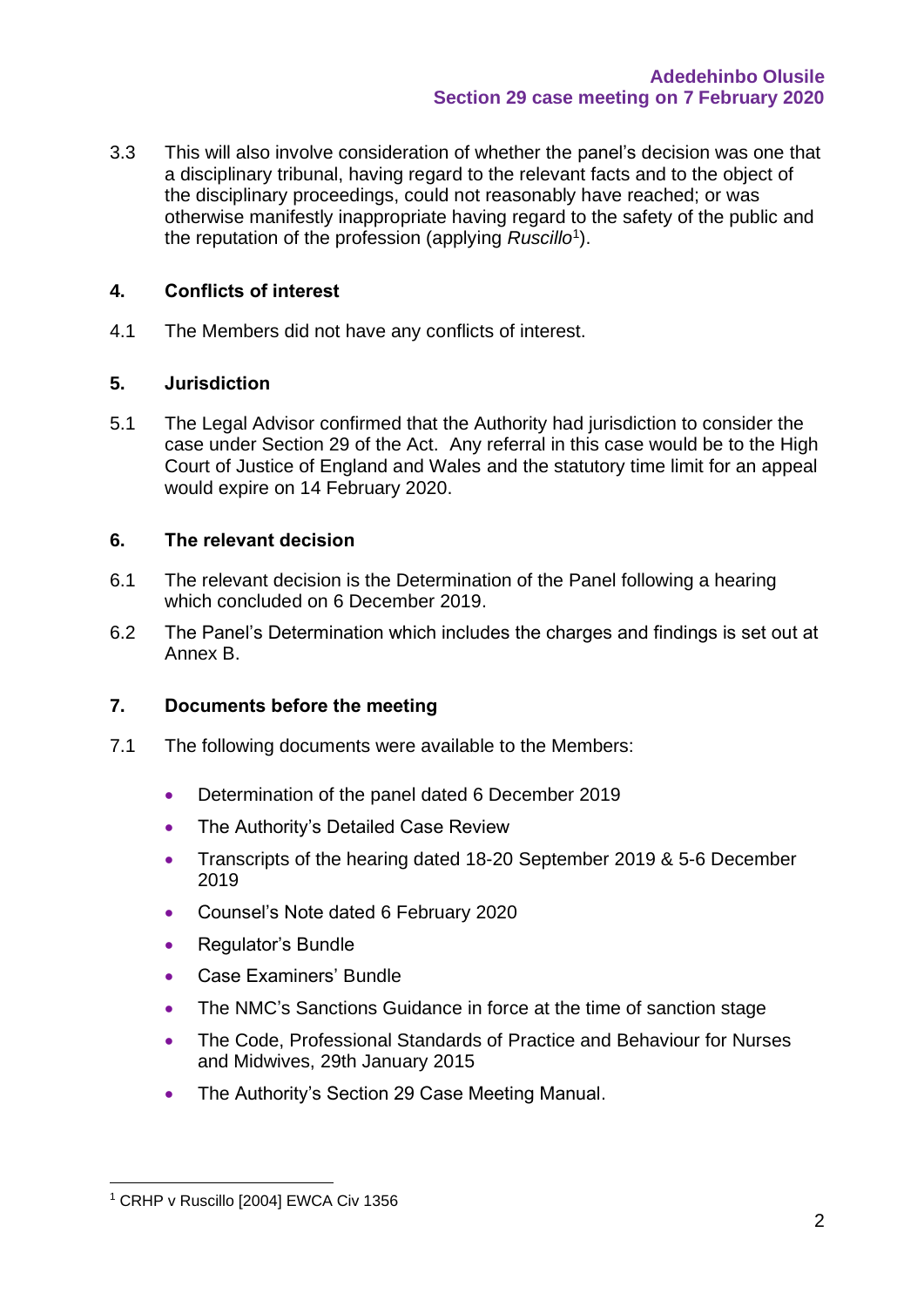7.2 The Members and the Legal Advisor were provided with a copy of a response from the NMC to the Authority's Notification of s.29 Meeting. The Members considered the response having received legal advice and after they reached a conclusion on the sufficiency on the outcome.

### **8. Background**

- 8.1 The Registrant was employed as a nurse at Elmwood Care Home, and was the nurse in charge of the shift at the time of the incident. The allegations relate to her failure in 2017 to record and escalate two reports she received from a junior healthcare assistant (SAG) that a resident at the Home had been physically assaulted by VA, a senior healthcare assistant (who was said to be a friend of the Registrant's). An additional particular relating to the Registrant's failure to assist SAG was not found proved.
- 8.2 The Panel found the allegation of misconduct proved and that the Registrant's fitness to practise is impaired on public interest grounds alone. The panel imposed a caution order for a period of one year.

### **9. Applying Section 29 of the 2002 Act**

- 9.1 The Members considered all the documents before them and received legal advice.
- 9.2 The Members discussed the following concerns about the decision:

### *Sufficiency of sanction*

- 9.3 The Members first looked at whether the sanction, in terms of the charges faced by the registrant, is sufficient for public protection. They were concerned at the panel's statement in determining whether suspension would be appropriate – 'that a suspension order is a very serious regulatory sanction, and should not be considered appropriate solely on the basis that conditions of practice are not required to protect the public''. This statement was ambiguous and it was unclear what relevance the need for conditions had to the decision whether suspension was required to address the wider public interest.
- 9.4 The Members were also concerned at the panel's finding that the Registrant's failure to escalate is not at the more serious end of the spectrum of impairment, given the failure of the Registrant to take any action after the first report led to at least one more incident of abuse by VA towards a vulnerable patient.
- 9.5 However, they considered the misconduct, as alleged, was not so serious that it necessarily required a suspension order. They concluded that on the basis of the charges before the panel, a caution order could not be considered to be an insufficient sanction, although noted that the panel was lenient in imposing it for the minimum period.

### *Under-prosecution*

9.6 The Members were struck from the outset that this is a case which was underprosecuted by the NMC, in that the allegation failed to allege the Registrant's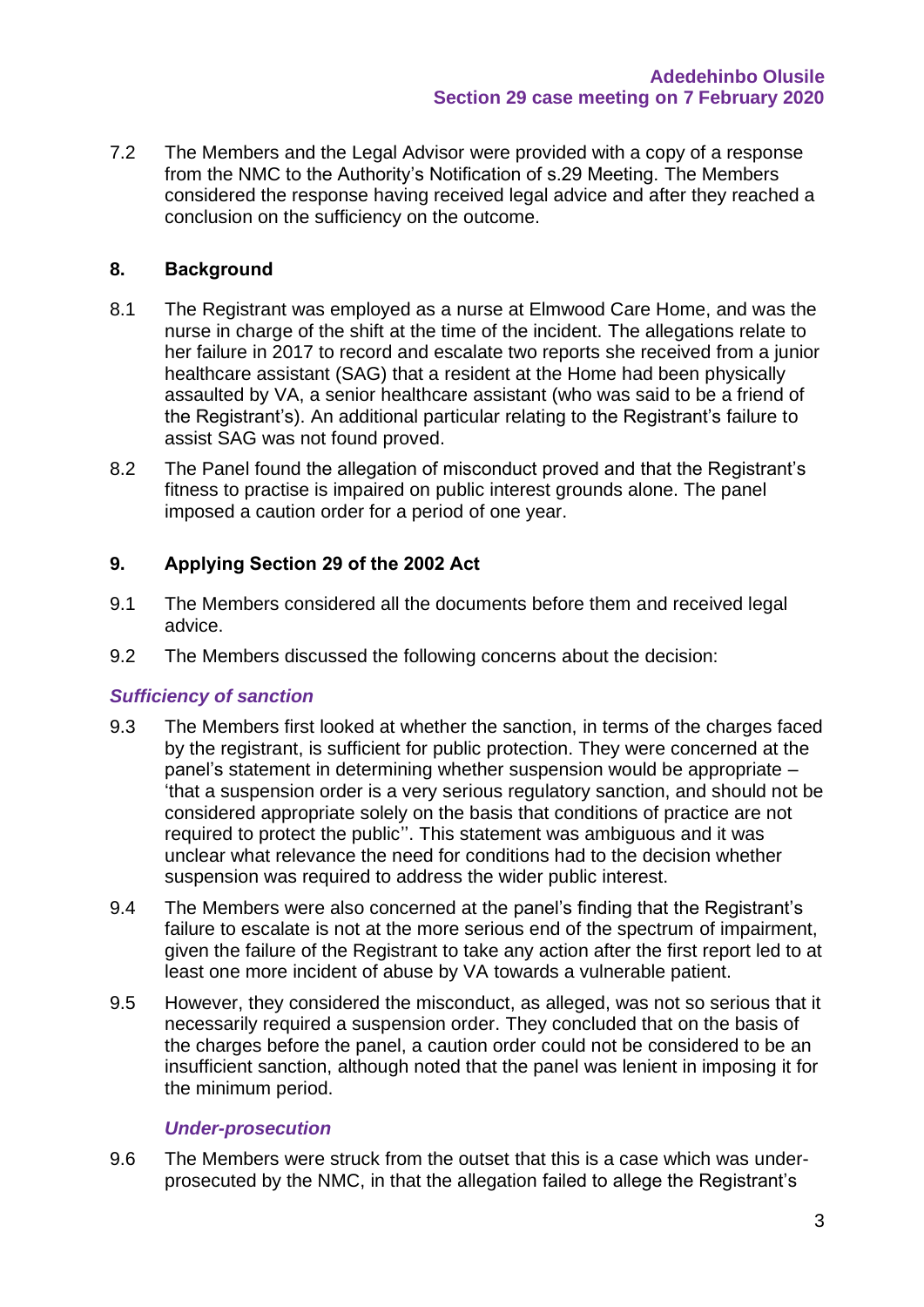disclosure of the complaint to VA or the reasons why she deliberately failed to progress a complaint of physical abuse against a vulnerable resident in circumstances where that complaint was made against a friend who was also a colleague.

- 9.7 Further, the Members noted with concern that the Registrant had told SAG not to tell anyone about the abuse when SAG reported it to her, and more so, that she had disclosed to VA that SAG had reported her alleged abuse of the resident to her, resulting in a subsequent incident of bullying and intimidation of the whistle‐blower SAG by VA. The Registrant had subsequently failed to report this bullying, suggesting to the Members that the Registrant was trying to protect her colleague, VA, because they were friends.
- 9.8 The Members noted that none of the above formed part of the charges against the Registrant, and that despite all the relevant information apparently being available to the Panel in the evidence, the Members did not consider it had properly grappled with any of these issues in determining impairment or sanction, concluding that it was not possible to rationalise the Panel's decision on the basis of what it knew.
- 9.9 It was unclear to the Members whether the Registrant's failure to take any safeguarding action was partially due to substandard management or whether this was a clear case of lack of integrity, but concluded that the NMC's failure to address in the charges these issues meant that serious concerns about the Registrant's safeguarding of vulnerable residents, attitude and integrity were not examined by the Panel. They considered that had they been, it was likely to have made a difference to the outcome of the case.

#### *The Case Examiners' referral*

- 9.10 The Members next discussed their second concern about the decision that the allegation did not reflect the basis of the referral made by the NMC Case Examiners. They discussed whether there was any reasonable explanation for the discrepancy between the basis of that referral and the charges that were brought by the NMC.
- 9.11 They noted that at the hearing itself, the cross-examination of the Registrant did not include many of the aspects that were before the case examiners. The Members referenced the Case Examiner decision letter which pointed to evidence that highlighted fundamental concerns about the registrant's attitude and trustworthiness by asking SAG not to tell anyone about the alleged assault when she was in a position of authority at the Home, and that the abuse of the Resident continued after SAG reported the incident to Registrant. The Members noted that the Case Examiners considered ''that the concerns in this case fall within the types of behaviour where action may need to be taken by the Fitness to Practise Committee."
- 9.12 The Members could not find any explanation for these further allegations not being brought before the panel, and therefore considered this amounted to a serious procedural irregularity, given the basis on which this case was referred by the Case Examiners.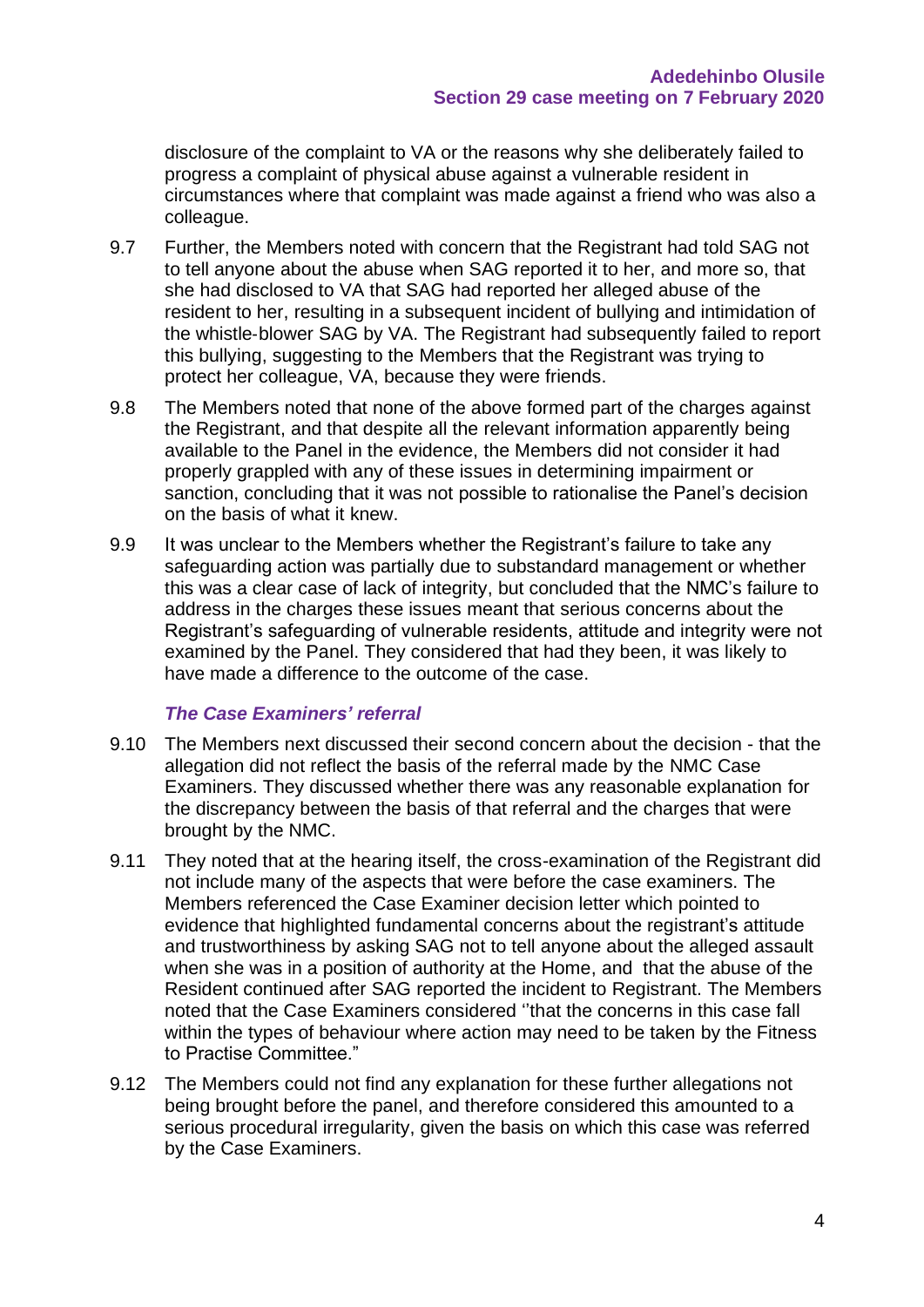### *The Panel's assessment of mitigation and remediation*

- 9.13 The Members noted that the NMC case presenter described the Registrant's failings as remediable. However, the Members did not consider that behaviour which victimises a whistle-blower raising valid concerns about abuse is easy to remedy, and that this conduct should have been addressed at the impairment stage of the hearing. The Members were concerned that the Panel failed to take into account the seriousness of the Registrant's misconduct, and that the Panel was wrong to consider the difficult environment at the Home to be a mitigating factor, given the Registrant was potentially responsible for this environment.
- 9.14 The Members, however, considered the evidence the Registrant put before the Panel in terms of her insight, remorse and remediation, including evidence from her employer. They noted that the safeguarding issues have been addressed. They therefore discussed whether the charges were properly phrased for the Panel to consider all aspects of the case in terms of the public interest and whether, had additional charges been brought, this would have made any material difference to the outcome, given the evidence about the Registrant's current practice. They noted that she is now working in a home that appears to run efficiently and no further concerns have been raised about her practice. However, the Members were concerned that despite this, there are no assurances that the Registrant will not return to working in a poorly functioning home where repetitions could occur.
- 9.15 The Members concluded that it was impossible to tell what the Registrant's response would have been to these further allegations, and could not reach a conclusion on what the likely outcome would have been had the additional charges been brought.

### **Conclusion on insufficiency for public protection**

- 9.16 In light of their concerns, the Members concluded that the panel's failure to bring the additional charges outlined above was a serious procedural irregularity which meant the Members were unable to determine whether the outcome of the case was insufficient.<sup>2</sup>
- 9.17 The Members considered there was *Prima facie* evidence to establish additional charges and that there had been insufficient inquiry into the full extent and reasons for the Registrant's conduct.

### **10. Referral to court**

- 10.1 Having concluded that the panel's Determination was insufficient for public protection, the Members moved on to consider whether they should exercise the Authority's discretion to refer this case to the relevant court.
- 10.2 In considering the exercise of the Authority's discretion, the Members received legal advice as to the prospects of success and took into account the need to

<sup>2</sup> *Ruscillo* at [72]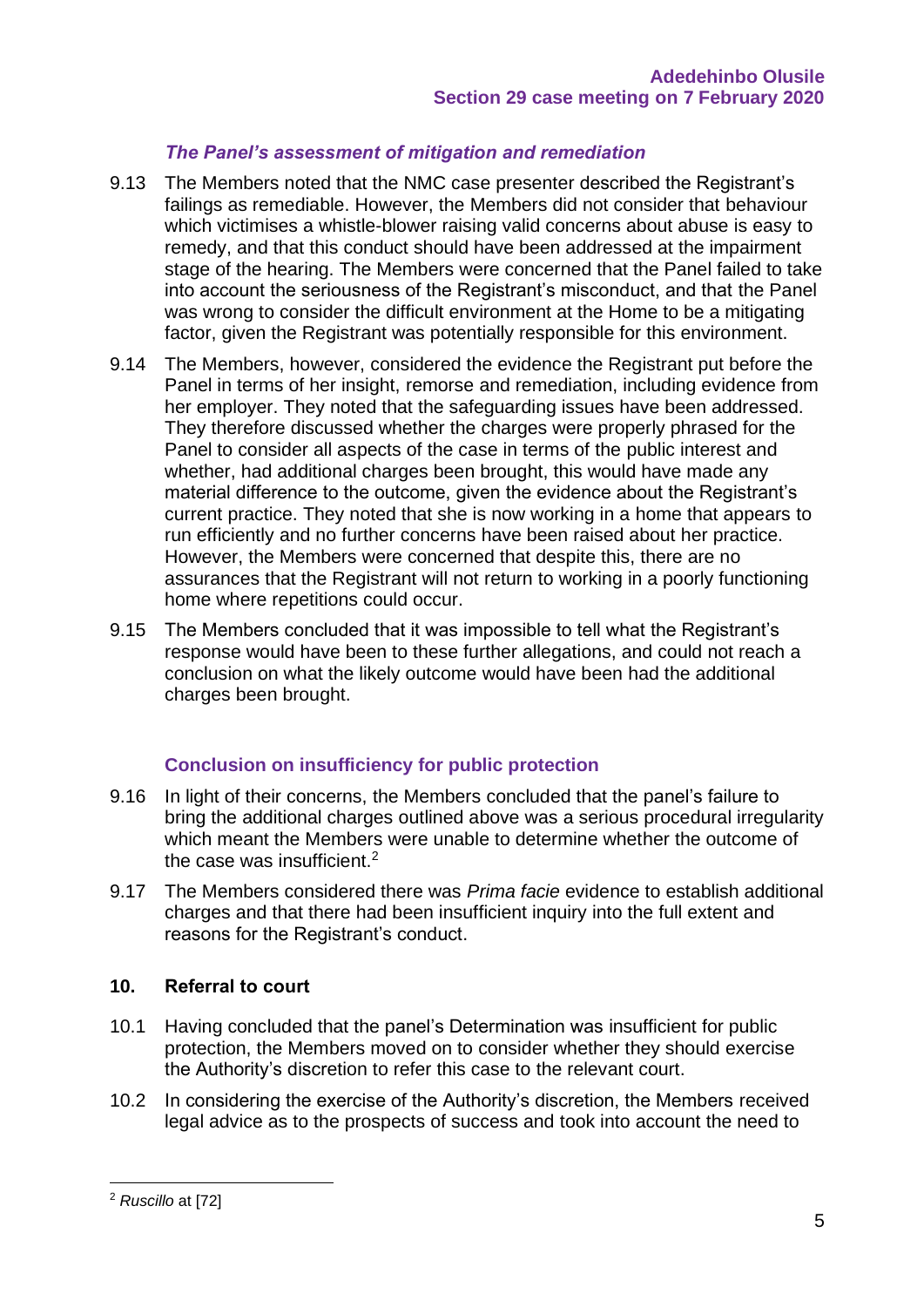use the Authority's resources proportionately and in accordance with the overarching objective.

- 10.3 In considering alternatives to a court referral, the Members considered the NMC's response did not adequately address the concerns identified in the case. They considered this case raises important themes around the duty of candour and the safeguarding of vulnerable patients, and in the circumstances, a referral was the only means of securing adequate public protection.
- 10.4 Taking into account those considerations, along with advice on the prospects of success, the Members agreed that the Authority should exercise its power under Section 29 and refer this case to the High Court of Justice of England and Wales.

A- Camp

**…………………………………………..** 31 March 2020**…………………………..**

**Alan Clamp (Chair) Dated**